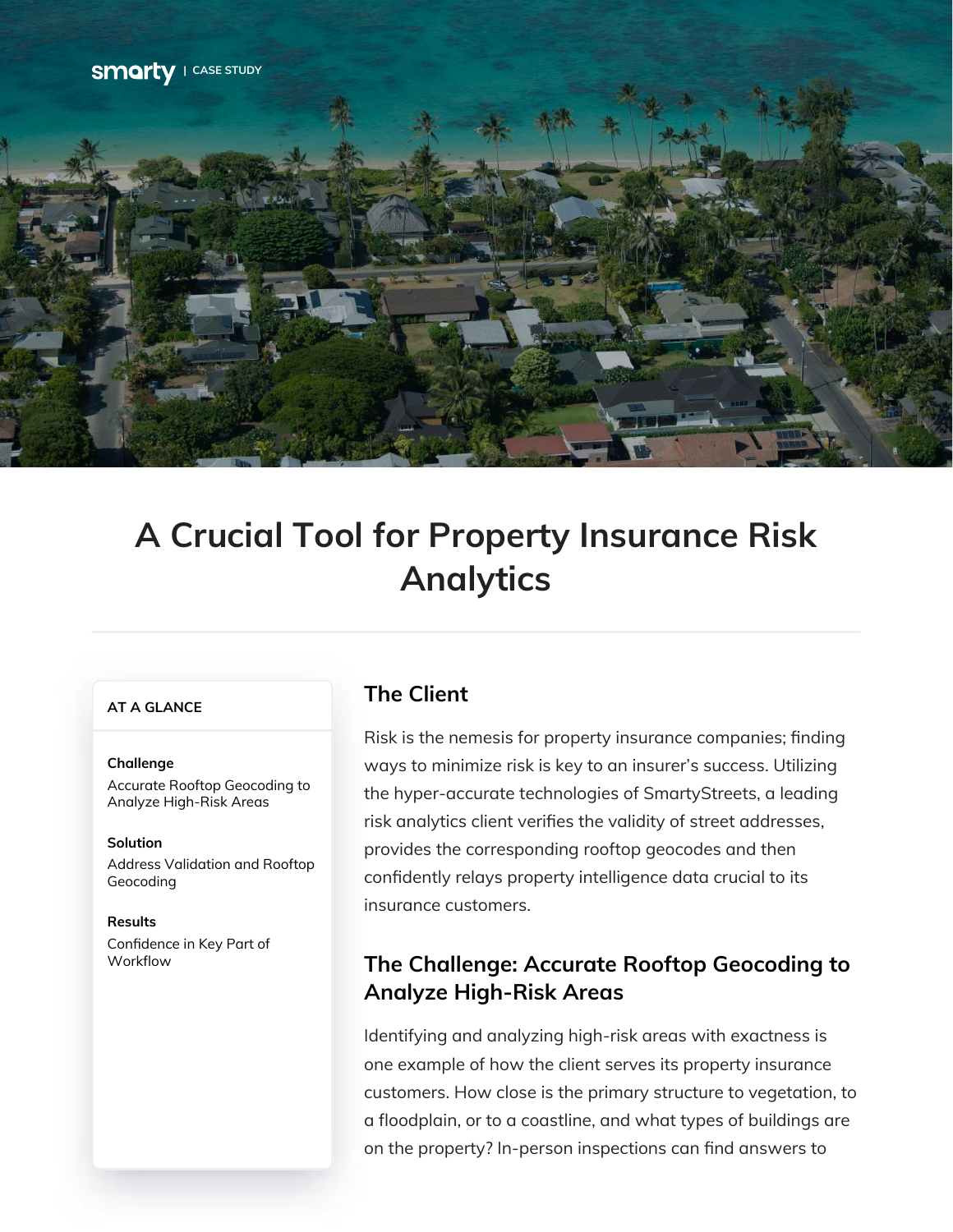I found Smarty to be faster, more accurate, and even more honest about their results.

these questions, but at significant expense of time and money. The client sought to provide detailed insurance property risk analysis without sending a person to the site.

# **The Solution: Address Validation and Rooftop Geocoding**

The client first considered Smarty for address standardization and found the technology to be a fast, accurate solution. "Latency needs to be really small, and Smarty delivers on that, as well as on its ability to manage our throughput without any issues," said the client's lead scientist.

After developing trust in Smarty by successfully using the address verification services, the client was quick to adopt rooftop geocoding when Smarty began offering the service in 2020.

"I did extensive testing to compare Smarty geocoding to that of a different leading vendor we used previously," said the lead scientist. "I found Smarty to be faster, more accurate, and even more honest about their results. That's very valuable for us because we can pass that information on to our customers."